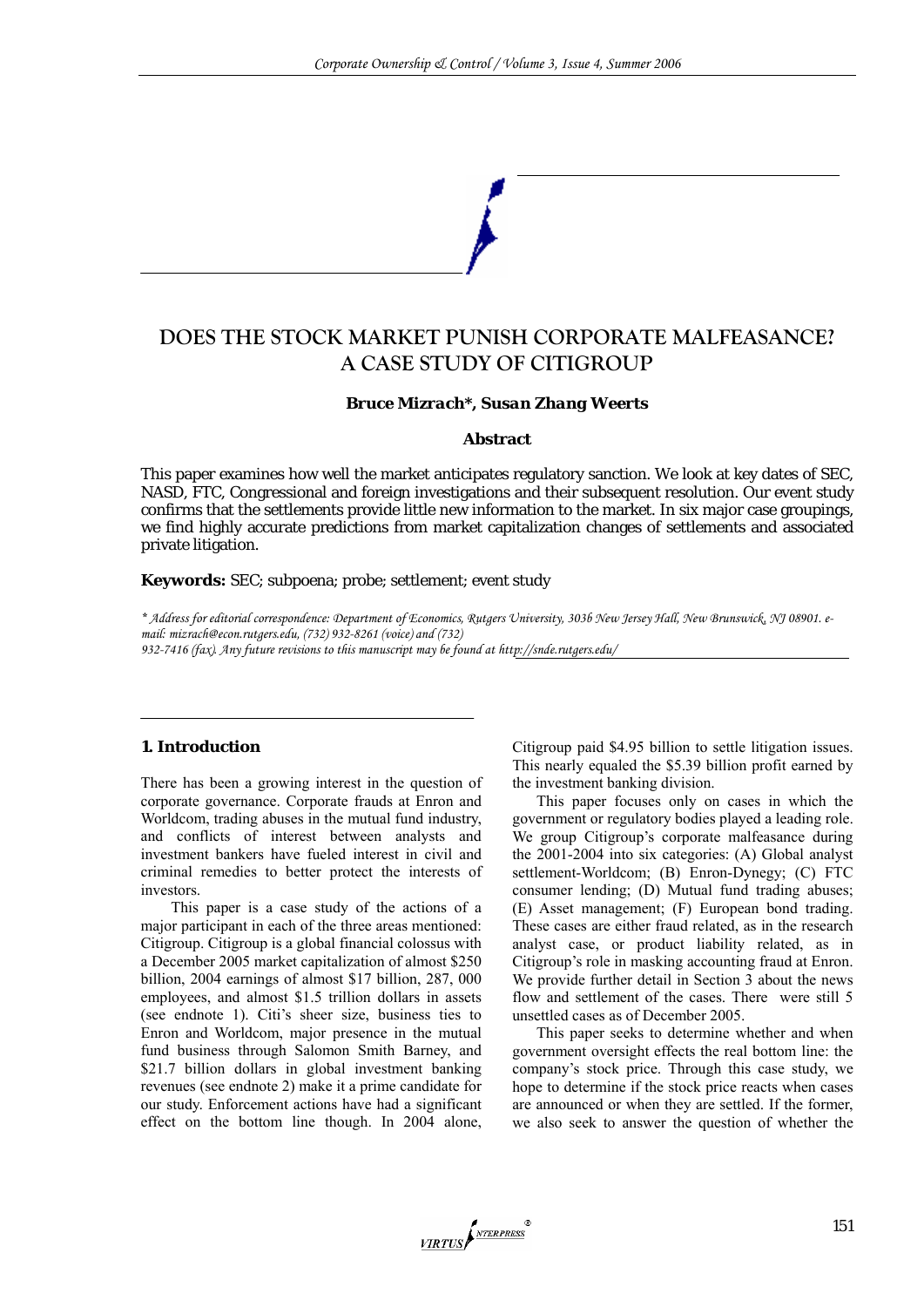market correctly anticipated the scale and scope of fines and civil penalties paid by the company.

## **2. Related Literature**

The literature has typically found that the company stock reacts negatively to the announcement of private litigation. Prince and Rubin (2002) found that in the automobile and pharmaceutical industries, the firm suffered significant negative returns surrounding the announcement of lawsuits. Ferris and Pritchard (2001) found negative stock price reactions following the announcement of fraud litigations. Griffin, Grunfest and Perino (2003) also found that the stock reacted negatively to the notification of the security fraud litigation, with effects that persist for several weeks.

The date of settlement seems to provide little news to the market. Ferris and Pritchard (2001) found no statistically significant impact on stock returns once cases are settled. It is worth noting that none of the cases we examine went to trial. This seems consistent with Karpoff and Lott (1999) who note that pre-trial settlements are generally smaller than the damages awards by a jury.

Prince and Rubin also looked at the question of how well the stock market predicted the costs of litigation. They found that the losses on the firm value were approximately equal to the upper bound of the direct losses causes by the defective products.

## **3. Identifying News Events**

We researched Citigroup's litigation troubles using Lexis-Nexis in the "Business News" category. Our sources were under the heading "Business and Finance. Our keywords were, under "headline, lead paragraph," "Citigroup" and either "probe" or "subpoena." Our focus period for possible regulatory action was from January 2001 to December 2004 with settlement all the way to December 2005.

There were 19 matches to these keywords in 2001, 409 matches in 2002, and 133 matches in 2003 and 2004. Many of these were multiple reports of the same event from different sources. We were able to identify 79 events in the four year period.

|  |  | Table 1. List of Citigroup events |  |
|--|--|-----------------------------------|--|
|--|--|-----------------------------------|--|

| Date            | News                                                           | Excess Ret. | $\Delta$ Mkt. Cap | Agent        | Group        |
|-----------------|----------------------------------------------------------------|-------------|-------------------|--------------|--------------|
| $2-Mar-01$      | Senate probes money laundering                                 | $-0.84%$    | $-2,054.11$       | Congress     | NS           |
| $6$ -Mar-01     | FTC sues First Associates                                      | $-0.36\%$   | -889.70           | $_{\rm FTC}$ | C            |
| $11-Apr-02$     | Salomon subpoenaed by NY state in broker disclosure probe      | $-1.71\%$   | $-4.127.21$       | Spitzer      | А            |
| $22$ -Apr-02    | SEC Enron probe                                                | $-0.85%$    | $-1.983.94$       | SEC          | B            |
| $25$ -Apr-02    | Spitzer on Salomon                                             | $-1.05%$    | $-2.392.52$       | Spitzer      | А            |
| $26$ -Apr-02    | SEC probe into Citigroup on analysts                           | $-1.15%$    | $-2.546.95$       | SEC          | А            |
| $31$ -May-02    | SEC subpoenas Citigroup on Dynegy                              | $-0.58\%$   | $-1.289.34$       | <b>SEC</b>   | B            |
| 3-Jul-02        | Manhattan District Attorney targets Citigroup on Enron         | $-1.61%$    | $-3.076.28$       | Manhattan DA | B            |
| $22$ -Jul-02    | NASD on Citigroup's Winstar recommendations                    | $-7.79\%$   | $-12.843.92$      | NASD         | А            |
| 23-Jul-02       | Congress on Enron's Citigroup involvement                      | $-12.77\%$  | $-17,750.30$      | Congress     | B            |
| $13$ -Aug- $02$ | Congress serves subpoena on Citigroup                          | $-0.85%$    | $-1.453.03$       | Congress     | А            |
| $23$ -Aug- $02$ | Spitzer on ATT recommendation                                  | $-1.20\%$   | $-2.090.88$       | Spitzer      | А            |
| $30-Aug-02$     | Citigroup faces 2nd subpoena in IPO probe                      | 0.02%       | 28.28             | Congress     | А            |
| $10-Sep-02$     | SEC's Wells notices on Enron                                   | $-1.29\%$   | $-2.011.79$       | SEC          | B            |
| $13-Nov-02$     | NY probe unveils new Grubman e-mails                           | $-3.79%$    | $-6.714.77$       | Spitzer      | А            |
| $9-Dec-02$      | Levin claims Citigroup helped Enron 'deceive' investors        | $-1.59\%$   | $-2,901.63$       | Congress     | B            |
| $25$ -Nov-03    | Federal prosecutors investigating Citigroup's asset management | $0.02\%$    | 50.54             | SEC          | E            |
| $13$ -Jan- $04$ | Parmalat probe                                                 | $-0.04%$    | $-108.65$         | Italy        | NS           |
| $1-Mar-04$      | SEC subpoenaed Solomon mutual fund                             | $-0.63\%$   | $-1,630.54$       | SEC          | D            |
| $6$ -May-04     | SEC probes Citigroup's Argentina accounting                    | $-1.47\%$   | $-3,592.13$       | SEC          | NS           |
| $20$ -Jul- $04$ | Citigroup faced SEC probe in closed end fund/transfer Agency   | $-0.61%$    | $-1,390.11$       | SEC          | D            |
| 18-Aug-04       | FSA probes Citigroup 'unusual' bond activity:                  | $-0.22%$    | $-527.63$         | U.K.         | $\mathbf{F}$ |
| $16$ -Sep- $04$ | Citigroup faces SEC bond probe                                 | 0.01%       | 30.64             | SEC          | NS           |
| $19-Oct-04$     | NYAG Spitzer's widening probe into the insurance industry      | $-0.56\%$   | $-1,261.89$       | Spitzer      | NS           |
|                 | Averages                                                       | $-1.70%$    | $-3,021.99$       |              |              |

We filtered these results further to isolate the first mention of a government action and dropped cases against individuals rather than the company. There are 24 events that met our criteria after this final filtering which we grouped into 6 categories: (A)-(F). Our complete list is in Table 1.

### **3.1 Global research analyst case**

On Dec. 10, 2001, New York State Attorney General (NYAG) Eliot Spitzer started an investigation into investment banking recommendations at Merrill Lynch. On April 11, 2002, Spitzer expanded his investigations into 6 more investment banks, including Citigroup. On April 25, 2002, Spitzer subpoenaed Citigroup's investment arm Salomon for its analyst Jack Grubman's research reports on Worldcom and other telecommunications companies. On April 26, 2002, the Securities and Exchange Commission (SEC) joined Spitzer's investigations. On July 22, 2002, the National Association of Security Dealers (NASD) entered the fray, citing Salomon's research on Winstar.

The Congress served a subpoena on Citigroup on August 13, 2002 and issued additional subpoenas on August 30, 2002. On August 23, 2002, Spitzer highlighted the now infamous case (see endnote 3) of ATT and turned the spotlight on CEO Sandy Weill. On

VIRTUS NTERPRESS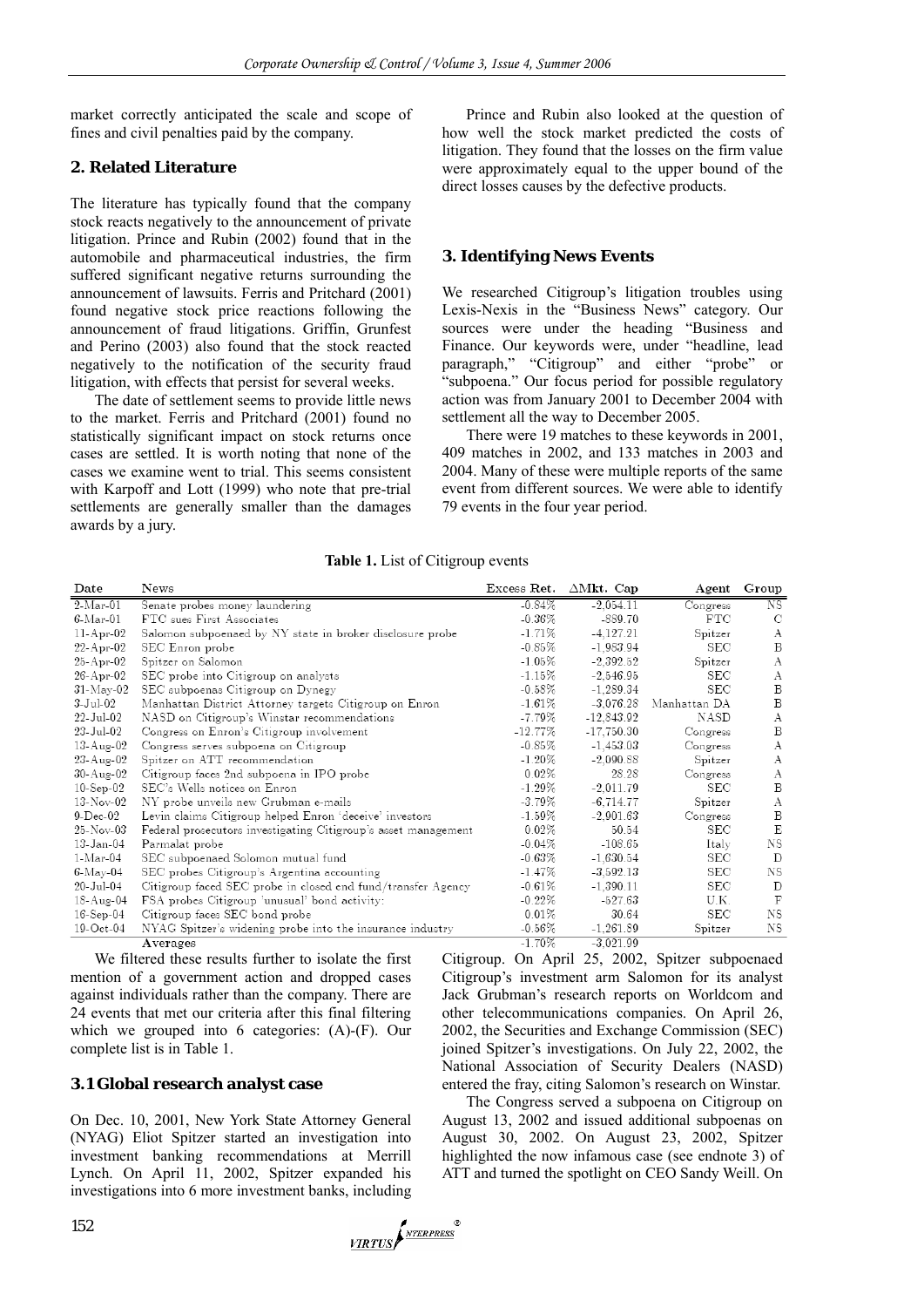November 13, 2002, Spitzer found an e-mail containing the smoking gun.

The NASD settled the Winstar case first on September 24, 2002 with a civil fine of \$5 million. The SEC, NASD, New York Stock Exchange (NYSE) and NYAG Spitzer reached an official settlement

with 10 firms on April 28, 2003 of \$1.4 billion. Citigroup received the largest fine, \$400 million for fraudulent research reports and preferential grants (see endnote 4) of initial public offerings (IPO). The settlement called for more physical separation between research and investment banking, restitution to stockholders, and funding for independent research and investor education. Jack Grubman, Salomon's star telecommunications analyst, was also punished individually as part of the settlement, but we do not include his personal fine of \$15 million along with Citigroup's. The far bigger cost to Citigroup came from private lawsuits involving the Worldcom case. On May 10, 2004, Citigroup agreed to pay Worldcom stock and bond holders \$2.65 billion.

## **3.2 Enron-Dynegy**

Although Enron filed for Chapter 11 bankruptcy protection on Dec. 2, 2001, the SEC did not extended its' investigation to Citigroup until April 22, 2002. It then issued a subpoena against Citigroup on May 31, 2002 for evidence relating to Dynegy, a rival and later suitor of Enron. On July 23, 2002, Citigroup stock plummeted −16% when it was forced to defend its' investment banking dealings with Enron during a Senate hearing.

On Sept. 10, 2002, the SEC sent a Wells notice to Citigroup, to inform them of possible civil actions relating to Enron. When Michigan Senator Carl Levin said on December 9, 2002 that Citigroup helped "deceive" Enron investors, Citigroup stock lost another −3.75%. On July 28, 2003, the SEC settled an enforcement proceeding with Citigroup, Inc. for \$120 million, \$101 million of which was related to Enron, and \$19 million for Dynegy. Although the actual transactions themselves were complicated, fundamentally Citigroup was charged with helping Enron: "(1) inflate reported cash flow from operating activities; (2) underreport cash flow from financing activities; and (3) underreport debt." Subsequent private litigation ultimately cost Citigroup much more. On June 10, 2005, Citi settled a class action lawsuit for their role in the Enron case for \$2 billion.

## **3.3 Smaller cases**

On March 7, 2001, the Federal Trade Commission sued Citigroup division Associates First Capital for predatory lending on loans. The case was settled on September 20, 2002 with Citi paying a \$215 million fine. Citigroup also was investigated for its' role in mutual fund trading abuses. On March 1, 2004, their Salomon Smith Barney unit was subpoenaed by the SEC, and a Wells notice advisory was issued on July

20, 2004. The firm settled the case on May 31, 2005 agreeing to pay a \$201 million fine.

Citigroup's asset management arm came under scrutiny on November 25, 2003 by the U.S. attorney in New York. This case was settled on March 23, 2005 with Citi paying a fine of \$27.5 million.

Our last case is the probe by London's Financial Services Authority (FSA). The FSA announced

a pro forma inquiry into Citigroup's "unusual trading activity" on August 18, 2004. The case was

settled on June 28, 2005 with Citigroup being assessed a 13.96 million pound (\$25.44 million) fine.

## **3.4 Open cases**

As of late December 2005, there were four open investigations against Citigroup, all initiated in 2004. On January 13, 2004, a probe was begun by Italian authorities into Citigroup's role in the Parmalat case. On May 6, 2004, the SEC began an investigation into Citigroup's activities in Argentina. Citigroup and several other large banks became the subject of an SEC investigation on September 16, 2004 into bond trading irregularities in an offering by Eaton Vance. Finally, Citigroup is not yet clear of Eliot Spitzer. He launched a probe into insurance business practices at Travelers on October 19, 2004. We look at the cases next from the perspective of the agency conducting the investigation.

## **4. Enforcement Agents**

The lead actor in a U.S. enforcement action is typically the Securities and Exchange Commission (SEC). This period was unusual because of the lead role played by state authorities, in this case the New York State Attorney General Eliot Spitzer. The SEC does not undertake criminal actions, leaving this to the Justice Department and on occasion to state prosecutors. The SEC imposes civil penalties both as a deterrent, and to make restitution to victims. The NYSE and NASD are self-regulatory organizations (SROs) that have the ability to impose fines and conduct remedies.

## **4.1 SEC**

The SEC undertakes many informal and routine inquiries which result in company specific requests for information. Since 1990, it has not needed court permission (see endnote 5) to pursue a probe. It may also file a Wells Notice (see endnote 6) to formally indicate that an enforcement action will follow. The National Association of Securities Dealers (NASD) also uses a similar procedure.

The receipt of a Wells Notice typically does not come as a surprise to the prospective respondent, as there is almost always an investigation and discussions with the SEC or NASD staff prior to a filing. We have record of only two Wells notices in our event groupings, September 10, 2002 in the Enron case, and

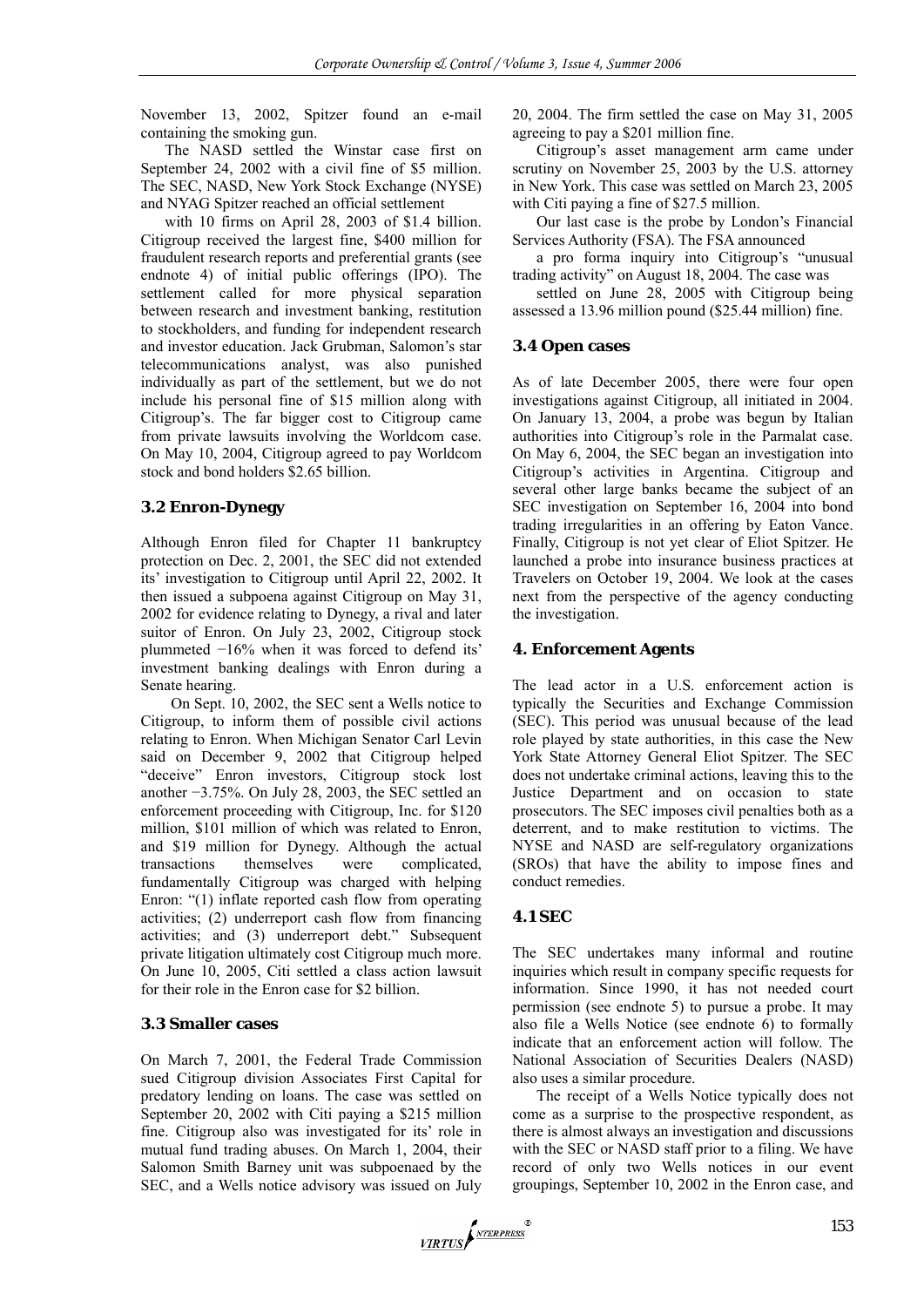the mutual fund case of July 20, 2004. The SEC is the lead authority in 9 our of 24 events. The NASD is responsible for one.

## **4.2 New York State authorities**

During our sample period, there was an unexpected player in the investigation of Citigroup's illicit activities. New York Attorney General Eliot Spitzer made aggressive use of state fraud statutes to launch independent investigations into analysts, mutual fund fraud, and then the insurance business.

Spitzer is responsible for 5 of our news events. The Manhattan district attorney's office pursued a criminal case in the Enron investigation.

### **4.3 Other government investigations**

The Enron case was so high profile that the Senate took the unusual step of launching an important

investigation as well. On July 23, 2002, they began their probe. On August 13, 2002, they issued a subpoena to Citigroup and a second one at the end of the month. In total, the Congress is the actor in 5 events. The FTC also became involved in Citigroup's consumer lending practices. Foreign regulators have played the lead role in the U.K. bond trading scandal and the Parmalat investigation. We now turn to the question of when and if these announcements impacted Citigroup's stock price.

### **5. The Model**

We look at the four year period from 2001-2004 and test the hypothesis that announcements and/or settlements effect the stock price. Prince and Rubin (2002) and Garber and Adams (1998) argue that investors may have already incorporated expected losses into the stock prices before the settlements, providing little "element of surprise."

A second reason for there to be little impact at settlement, Ferris and Pritchard (2001) note, is that companies anticipate the costs of litigation by setting up a litigation reserve. On December 23, 2002, Citigroup announced an after tax charge of about \$1.3 billion or 25 cents per share (diluted) to establish a litigation reserve for Enron. On May 10, 2004, Citigroup also announced that it put aside additional \$3.3 billion after tax into the litigation reserves to cover Enron and Worldcom lawsuits.

Alternatively, punitive damages could result in a negative stock return on the settlement day. Karpoff and Lott (1999) found that a current punitive damage award could induce the market to revise up their expected losses for ongoing litigation.

An argument for a positive effect could be due to the litigation reserve. A smaller than expected award could raise earnings by releasing the reserve into future earnings streams. We now test these alternative explanations in a simple event study model. ri,t is the return for Citigroup stock on the day t, rm,t is the market rate of return and, DNews and DSettle are dummy variables for the news release, and the settlement date,

 $ri, t - rm, t = a0 + a1DNewsi, t + a2DSettlei, t + si, t.$  (1)

Our data on returns is from the CRSP database. The market return is the value-weighted return for the entire market. Table 1 reports the excess returns on the 24 event dates. Our estimates confirmed a significantly negative reaction for our key event days on the abnormal stock returns. t-ratios are in parentheses.

ri,t – rm,t = 0.0631 (1.50) – 1.7675 (6.53) x DNewsi,t – 0.2113 (0.32) x DSettlei,t +  $\text{ei}, t$ . (2)

These estimates indicate that Citigroup had an average −1.70% negative excess return on the days

of our 24 announcements. We also found a smaller, negative, but statistically insignificant stock reaction on the event days of the settlements. It appears that Citigroup was fairly accurate in establishing its' litigation reserve. We now turn to see if the market was equally accurate.

## **6. Efficiency of Market Discipline**

Economists have long argued that the market imposes the ultimate discipline on corporate malfeasance.

We ask in this section whether or not the market rationally anticipates the outcome of the six major event groups. A complete list of the market cap changes in the six case groupings is in Table 2 along with settlement dates and amounts.

We accumulate the change in market cap following each news event, and use it to explain the size of the eventual settlement,

$$
\$Settle_j = b_0 + b_1 \sum_{i=1}^{n_j} DNews_{i,t}
$$

$$
\Delta Mkt Cap_{j,t} + \varepsilon_{j,t}, \ j = A, ..., F
$$
(3)

nj is the number of information events about case j. In our six major cases groupings, we estimate

$$
\$Settle_j = 29.7775 - 0.0834 \times
$$
  
\n
$$
\sum_{i} n_i \Delta Mkt Cap_{i,t} + \varepsilon_{i,t}.
$$
 (4)

This model fits the data reasonably well with an  $\overline{R}^2$  of 34% although the market cap change is only marginally significant. This equation says the market punishes the company almost \$160.41 for every dollar that the government recovers.

We tried to see if we could improve the fit of this equation by including the private settlements in the Worldcom and Enron cases,

$$
Ssettle_j = 97.5573 - 0.0062 \times
$$
  
\n
$$
\sum_{i} N_k tC \alpha p_t + \varepsilon_{j,t}.
$$
 (5)

The fit is now remarkably good with an  $\overline{R}^2$  of 99%, and the market cap is overwhelmingly significant.

(5) implies the market predicted a \$3.073 billion settlement for Worldcom (actual \$3.055 billion) and \$2.085 billion for Enron (actual \$2.120 billion).